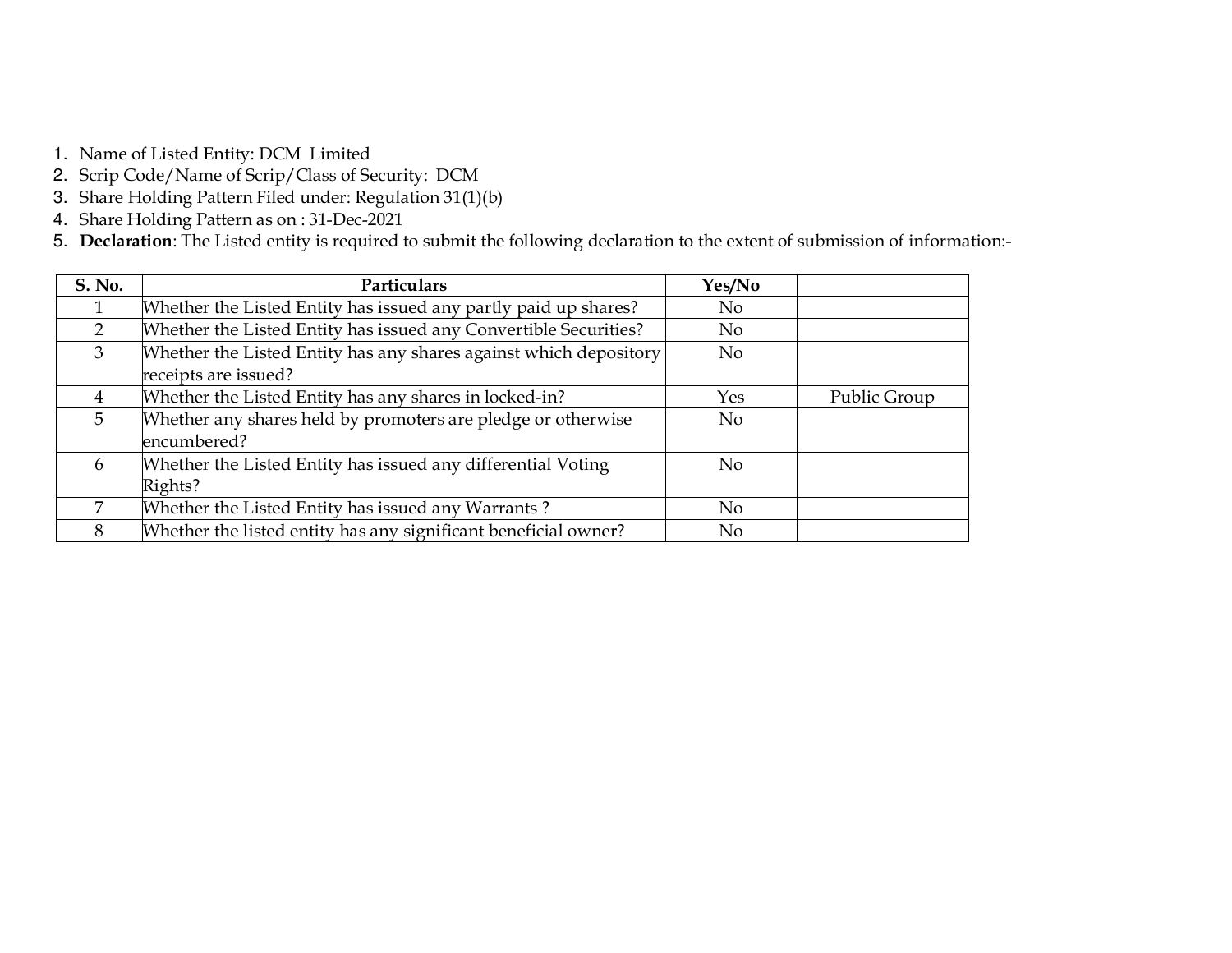| Catego<br>ry (I) | Categor<br>y of<br>sharehol<br>$\frac{der}{dD}$ | Nos.<br>of<br>shar<br>$\frac{eh}{olde}$<br>$\lim_{t\to 0}$ | No. of<br>fully<br>paid up<br>requity<br>shares<br>held<br>(IV) | No.<br>of<br>Partl<br>$y$ <sub>paid</sub><br><i>up<br/>equity<br/>shares<br/>held</i><br><i>(V)</i> | No. of<br>shares<br>underlyi<br>Deposito<br>$r_y$<br>Receipts<br>(VI) | Total<br>$\begin{array}{c}\n\text{nos.} \\ \text{shares} \\ \text{held} \\ (\text{VII}) = \\ (\text{IV}) + (\text{V})\n\end{array}$<br>(VI) | Sha<br>reho<br>ldin<br>$\begin{array}{cc} g & as \\ a & \sqrt[0]{2} \\ g & \sqrt[0]{2} \\ g & \sqrt[0]{2} \\ g & \sqrt[0]{2} \\ g & \sqrt[0]{2} \\ g & \sqrt[0]{2} \\ g & \sqrt[0]{2} \\ g & \sqrt[0]{2} \\ g & \sqrt[0]{2} \\ g & \sqrt[0]{2} \\ g & \sqrt[0]{2} \\ g & \sqrt[0]{2} \\ g & \sqrt[0]{2} \\ g & \sqrt[0]{2} \\ g & \sqrt[0]{2} \\ g & \sqrt[0]{2} \\ g & \sqrt[0]{2} \\ g & \sqrt[0]{2} \\ g & \sqrt[0]{2} \\ g & \sqrt[0]{2} \\ g & \sqrt[0]{2}$<br>of<br>tota<br>$n\rho f$<br>shar<br>es<br>(calc<br>ulate<br>d as<br>$\begin{array}{c}\n \text{user} \\  \text{SC} \\  \text{GR} \\  \text{1957} \\  (\text{VIII}) \\  \text{As} \\  \text{a} \\  \text{f}\n \end{array}$ | No of Voting<br>Rights<br>Clas s<br>eg: X | $\mathcal{C}$<br>a<br>$\boldsymbol{s}$<br>$\pmb{S}$  | <b>Number of Voting Rights<br/>held in each class of<br/>securities<br/>(IX)</b><br>Tot al | Tota<br>I as<br>$a$<br>$(A+B$<br>$+ C)$ | No.<br>Shar<br>es<br>Unde<br>rlyin<br>Outsta<br>nding<br>conver<br>tible<br>securi<br>ties<br>(inclu<br>ding<br>Warra<br>$n(S)$<br>$(X)$ | <b>Shareholdin</b><br>g, as a %<br>assuming<br>full<br>conversion<br>of<br>convertible<br>securities (as<br>$\boldsymbol{a}$<br>"percentage<br>of<br>diluted<br>share<br>$(XI)$ =<br>$(VIII)+(X)$<br>As a % of<br>(A+B+C2) | shares<br>(XII)<br>N<br>$\frac{\rho}{a}$ | <b>Number</b><br>of<br>Loçked<br>in<br>As a<br>$\mathcal{O}_{\!\! / \mathbf{0}}$<br>of<br>tot<br>al<br>Sh | N<br>$\iint_a$ | <b>Number</b><br>of<br>Shares<br>pledged<br>or<br>otherwis<br>encumbere<br>(XIII)<br>As a<br>$%$ of<br>tota<br><b>Shar</b><br>e <sub>s</sub> | Number<br>of<br>equity<br>shares<br>held<br>in<br>demateria<br>lized form<br>(XIV) |
|------------------|-------------------------------------------------|------------------------------------------------------------|-----------------------------------------------------------------|-----------------------------------------------------------------------------------------------------|-----------------------------------------------------------------------|---------------------------------------------------------------------------------------------------------------------------------------------|---------------------------------------------------------------------------------------------------------------------------------------------------------------------------------------------------------------------------------------------------------------------------------------------------------------------------------------------------------------------------------------------------------------------------------------------------------------------------------------------------------------------------------------------------------------------------------------------------------------------------------------------------------------------------------------------|-------------------------------------------|------------------------------------------------------|--------------------------------------------------------------------------------------------|-----------------------------------------|------------------------------------------------------------------------------------------------------------------------------------------|----------------------------------------------------------------------------------------------------------------------------------------------------------------------------------------------------------------------------|------------------------------------------|-----------------------------------------------------------------------------------------------------------|----------------|----------------------------------------------------------------------------------------------------------------------------------------------|------------------------------------------------------------------------------------|
|                  |                                                 |                                                            |                                                                 |                                                                                                     |                                                                       |                                                                                                                                             | $\overline{0}$<br>$\overline{B}$ +<br>$\overline{C}$ 2)                                                                                                                                                                                                                                                                                                                                                                                                                                                                                                                                                                                                                                     |                                           | e<br>$\boldsymbol{g}$<br>$\cdot$<br>$\boldsymbol{y}$ |                                                                                            |                                         |                                                                                                                                          |                                                                                                                                                                                                                            |                                          | ar<br>es<br>hel<br>d<br>(b)                                                                               |                | held<br>(b)                                                                                                                                  |                                                                                    |
| A                | Promoter &<br>Promoter<br>Group                 |                                                            | 9066634                                                         |                                                                                                     |                                                                       | 9066634                                                                                                                                     | 48.54                                                                                                                                                                                                                                                                                                                                                                                                                                                                                                                                                                                                                                                                                       | 9066634                                   |                                                      | 9066634 48.54                                                                              |                                         |                                                                                                                                          | 48.54                                                                                                                                                                                                                      |                                          | In                                                                                                        |                |                                                                                                                                              | 9066634                                                                            |
| B                | Public                                          | 26083                                                      | 9611115                                                         |                                                                                                     |                                                                       | 9611115                                                                                                                                     | 51.46                                                                                                                                                                                                                                                                                                                                                                                                                                                                                                                                                                                                                                                                                       | 9611115                                   |                                                      | 9611115 51.46                                                                              |                                         |                                                                                                                                          | 51.46                                                                                                                                                                                                                      | 119                                      | IO                                                                                                        |                |                                                                                                                                              | 9110009                                                                            |
| $\mathsf{C}$     | Non<br>Promoter-<br>Non Public                  |                                                            |                                                                 |                                                                                                     |                                                                       |                                                                                                                                             |                                                                                                                                                                                                                                                                                                                                                                                                                                                                                                                                                                                                                                                                                             |                                           |                                                      |                                                                                            |                                         |                                                                                                                                          |                                                                                                                                                                                                                            |                                          | n                                                                                                         |                |                                                                                                                                              |                                                                                    |
| C1               | <b>Shares</b><br>underlying<br>DRs              |                                                            |                                                                 |                                                                                                     |                                                                       |                                                                                                                                             |                                                                                                                                                                                                                                                                                                                                                                                                                                                                                                                                                                                                                                                                                             |                                           |                                                      |                                                                                            | ∩                                       |                                                                                                                                          |                                                                                                                                                                                                                            |                                          | In                                                                                                        |                |                                                                                                                                              |                                                                                    |
| C <sub>2</sub>   | Shares held<br>by Employee<br>Trusts            |                                                            |                                                                 |                                                                                                     |                                                                       |                                                                                                                                             |                                                                                                                                                                                                                                                                                                                                                                                                                                                                                                                                                                                                                                                                                             |                                           |                                                      |                                                                                            |                                         |                                                                                                                                          |                                                                                                                                                                                                                            |                                          | In                                                                                                        |                |                                                                                                                                              |                                                                                    |
|                  | Total                                           | 26087                                                      | 18677749                                                        |                                                                                                     |                                                                       | 18677749 100                                                                                                                                |                                                                                                                                                                                                                                                                                                                                                                                                                                                                                                                                                                                                                                                                                             | 18677749                                  |                                                      | 18677749100                                                                                |                                         |                                                                                                                                          | 100                                                                                                                                                                                                                        | 119                                      | IO                                                                                                        |                |                                                                                                                                              | 18176643                                                                           |

Table I - Summary Statement holding of specified securities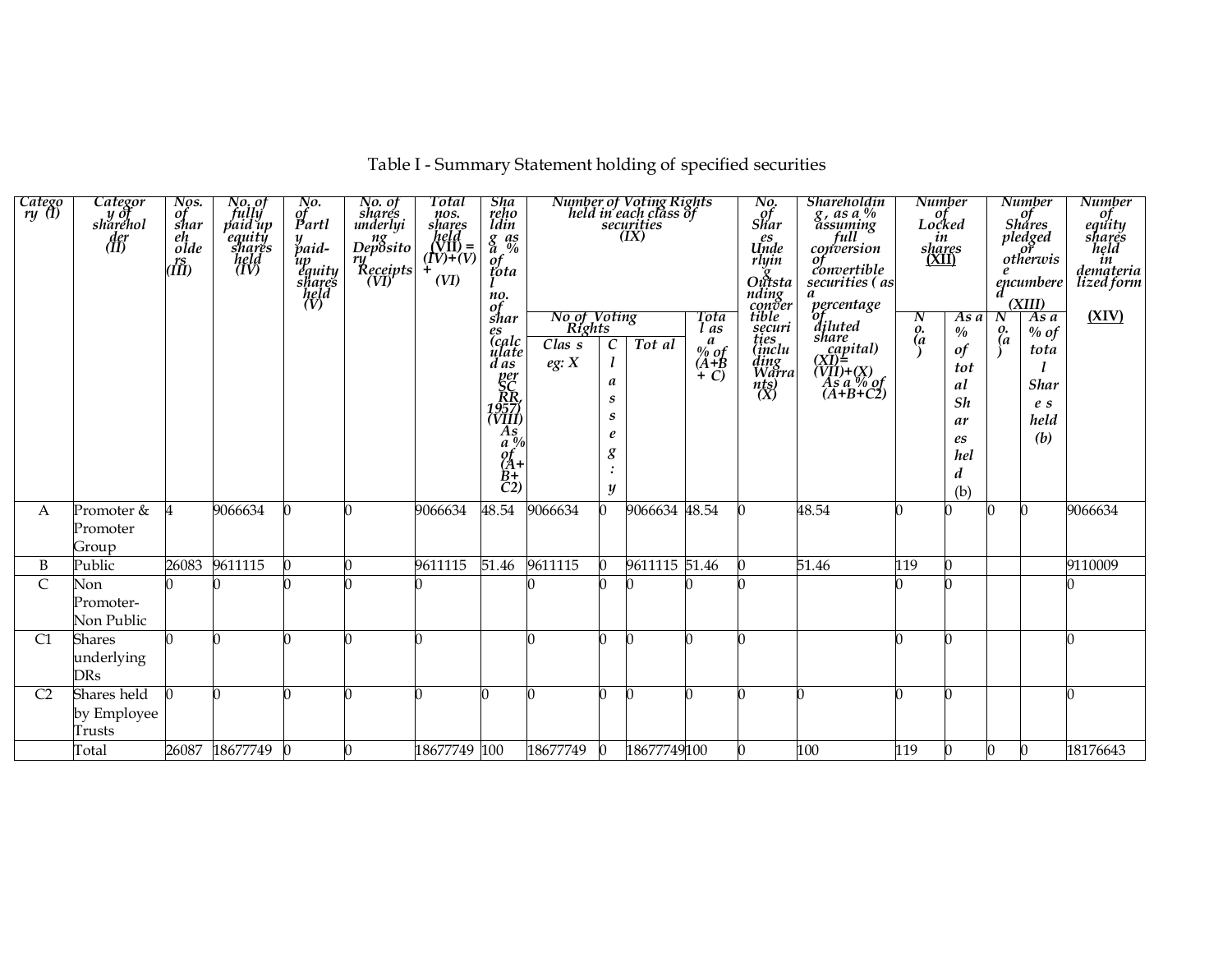Table II - Statement showing shareholding pattern of the Promoter and Promoter Group

| Category &<br>Name of the<br>Shareholders<br>(I) | PAN<br>(II)                | No.<br>of<br>shar<br>eh<br>old<br>$\int_{I}^{er}$ | No. of<br>fully<br>paid<br>up<br>equity<br>$\frac{\text{share}}{\text{s held}}$<br>share | Partly<br>paid-up<br>equity<br>shares<br>held<br>(V) | Nos. of<br>shares<br>underlyi<br>ng<br>Deposito<br>$\begin{bmatrix} ry' \\ Regipts \\ (VI) \end{bmatrix}$ | <b>Total</b><br><i>nom</i><br><i>nos.</i><br><i>shares</i><br><i>held</i><br><i>IV</i> +V+<br>VI) | Shareh<br>ol<br>ding<br>calcula<br>te<br>d as<br>per<br>SCRR                                                      |                                              |                                                      | Number of Voting Rights<br>held in each class of<br>securities<br>(IX) |                                                                                                                                      | No. of<br>Shares<br>Underlyi<br>Outstandi<br>ng<br>convertibe<br>securities<br>securities<br>(including<br>Warrants)<br>(X) | Sharehold<br>$\mathop{ing}\limits_{0/0},\mathop{as}\limits_{.} a$<br>assuming<br>full<br>conversio<br>n of<br>convertibl<br>$\boldsymbol{e}$ |               | Number<br>of<br>Locked in<br>shares<br>(XII)                                                 | 'or<br>$\boldsymbol{\rho}$<br>d | Number<br>of<br>Shares<br>pledged<br>otherwis<br>encumbere                | Number<br>of<br>equity<br>shares<br>held<br>in<br>demateria<br>liz<br>ed form |
|--------------------------------------------------|----------------------------|---------------------------------------------------|------------------------------------------------------------------------------------------|------------------------------------------------------|-----------------------------------------------------------------------------------------------------------|---------------------------------------------------------------------------------------------------|-------------------------------------------------------------------------------------------------------------------|----------------------------------------------|------------------------------------------------------|------------------------------------------------------------------------|--------------------------------------------------------------------------------------------------------------------------------------|-----------------------------------------------------------------------------------------------------------------------------|----------------------------------------------------------------------------------------------------------------------------------------------|---------------|----------------------------------------------------------------------------------------------|---------------------------------|---------------------------------------------------------------------------|-------------------------------------------------------------------------------|
|                                                  |                            |                                                   |                                                                                          |                                                      |                                                                                                           |                                                                                                   | $\left.\begin{smallmatrix} \prime & 1957 \\ A 5 & a & \% \end{smallmatrix}\right $<br>ot<br>$(A+B+C2)$<br>7(VIII) | No of Voting<br>Rights<br>$\frac{Class}{sX}$ | Cl<br>$\boldsymbol{a}$<br>$\boldsymbol{s}$<br>s<br>Υ | Tot al                                                                 | Tot<br>$\tilde{d}$<br>$\overline{a}$<br>$\overline{a}$ %<br>$\overline{a}$ of<br>$\overline{f}$ of<br>al<br>Vot<br>ing<br>rig<br>hts |                                                                                                                             | securities<br>as a<br>percentage<br>of diluted<br>share<br>capital)<br>CXI) =<br>$(VI\widetilde{I})+(X)$<br>as a<br>$A+B+C2$                 | N<br>Q.<br>(a | As a<br>$\frac{0}{0}$<br>of<br>tot<br>al<br>Sh<br>ar<br>es<br>hel<br>$\boldsymbol{d}$<br>(b) | N<br>Q.<br>(a                   | (XIII)<br>As a<br>$%$ of<br>tota<br>shar<br>e <sub>s</sub><br>held<br>(b) | (XIV)                                                                         |
| Indian                                           |                            | ∩                                                 |                                                                                          |                                                      |                                                                                                           |                                                                                                   |                                                                                                                   |                                              |                                                      |                                                                        |                                                                                                                                      |                                                                                                                             |                                                                                                                                              |               |                                                                                              |                                 |                                                                           |                                                                               |
| Individuals/Hi<br>ndu undivided<br>Family        |                            | $\overline{4}$                                    | 9066634                                                                                  |                                                      |                                                                                                           | 9066634 48.54                                                                                     |                                                                                                                   | 90666340                                     |                                                      | 9066634 48.54                                                          |                                                                                                                                      |                                                                                                                             | 48.54                                                                                                                                        |               |                                                                                              |                                 |                                                                           | 9066634                                                                       |
| <b>SUMANT</b><br><b>BHARAT RAMR0597</b>          | AAKP <sub>1</sub>          |                                                   | 9056932                                                                                  |                                                      |                                                                                                           | 9056932 48.49                                                                                     |                                                                                                                   | 90569320                                     |                                                      | 9056932 48.49                                                          |                                                                                                                                      |                                                                                                                             | 48.49                                                                                                                                        |               | n.                                                                                           |                                 | N                                                                         | 9056932                                                                       |
| <b>RAHIL</b><br><b>BHARAT RAMR9818</b>           | AMRP <sub>1</sub>          |                                                   | 4852                                                                                     |                                                      |                                                                                                           | 4852                                                                                              | 0.03                                                                                                              | 4852                                         |                                                      | 4852                                                                   | 0.03                                                                                                                                 | 0                                                                                                                           | 0.03                                                                                                                                         |               | n.                                                                                           |                                 | n                                                                         | 4852                                                                          |
| YUV BHARAT AMRP'I<br><b>RAM</b>                  | R9819<br>Н                 |                                                   | 4800                                                                                     |                                                      |                                                                                                           | 4800                                                                                              | 0.03                                                                                                              | 4800                                         |                                                      | 4800                                                                   | 0.03                                                                                                                                 |                                                                                                                             | 0.03                                                                                                                                         |               | U.                                                                                           |                                 |                                                                           | 4800                                                                          |
| <b>HEMANT</b><br><b>BHARAT RAMH0246</b>          | AAAP <sup>1</sup><br>H     |                                                   | 50                                                                                       |                                                      |                                                                                                           | 50                                                                                                | U                                                                                                                 | 50                                           |                                                      | 50                                                                     |                                                                                                                                      |                                                                                                                             | n                                                                                                                                            |               | n.                                                                                           |                                 | በ                                                                         | 50                                                                            |
| <b>VINAY</b><br><b>BHARAT RAMR3833</b>           | $\overline{\text{AJNP}}$ 0 |                                                   |                                                                                          |                                                      |                                                                                                           | n                                                                                                 | U                                                                                                                 | U                                            |                                                      | U                                                                      |                                                                                                                                      |                                                                                                                             | n                                                                                                                                            |               | U                                                                                            |                                 | n                                                                         | n                                                                             |
| <b>AMINA</b><br><b>BHARAT RAMR3246</b>           | <b>AFTP</b><br>К           |                                                   |                                                                                          |                                                      |                                                                                                           |                                                                                                   | n                                                                                                                 |                                              |                                                      | በ                                                                      |                                                                                                                                      |                                                                                                                             | ∩                                                                                                                                            |               | n.                                                                                           |                                 |                                                                           |                                                                               |
| Central<br>Government/                           |                            | U                                                 |                                                                                          |                                                      |                                                                                                           |                                                                                                   | n                                                                                                                 | n                                            |                                                      | U                                                                      |                                                                                                                                      |                                                                                                                             | n                                                                                                                                            |               | n.                                                                                           |                                 | n                                                                         | n.                                                                            |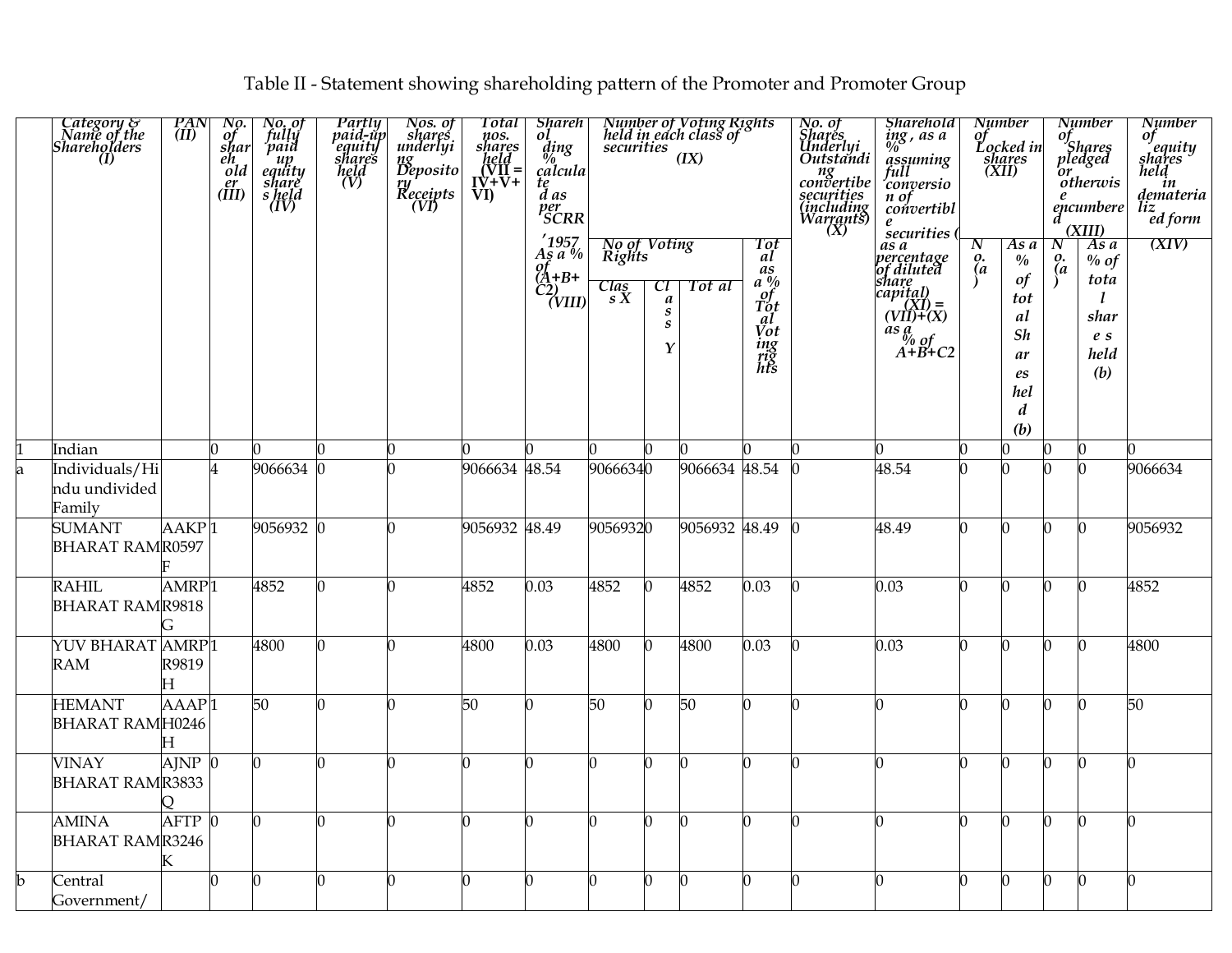|                         | <b>State</b>     |                   |          |                |                |               |                |          |               |              |          |              |                |                |                |         |
|-------------------------|------------------|-------------------|----------|----------------|----------------|---------------|----------------|----------|---------------|--------------|----------|--------------|----------------|----------------|----------------|---------|
|                         | Government(s)    |                   | $\Omega$ |                |                |               |                |          |               |              |          |              |                |                |                |         |
|                         | Financial        |                   |          | n              |                |               | n              |          | n             | n            | n        | U            | O.             | $\mathbf{0}$   | n.             | n       |
|                         | Institutions/    |                   |          |                |                |               |                |          |               |              |          |              |                |                |                |         |
|                         | <b>Banks</b>     |                   |          |                |                |               |                |          |               |              |          |              |                |                |                |         |
| $\overline{\mathrm{d}}$ | Any Other        |                   |          | <sup>0</sup>   | n              |               | <sup>o</sup>   |          | n             | ∩            | n        | <sup>o</sup> | 0              | <sub>0</sub>   | n              | ∩       |
|                         | (specify)        |                   |          |                |                |               |                |          |               |              |          |              |                |                |                |         |
|                         | <b>Bodies</b>    |                   |          | n              | n              |               | 0              |          |               |              | ∩        | O.           | 0              | O.             | U              |         |
|                         | Corporate        |                   |          |                |                |               |                |          |               |              |          |              |                |                |                |         |
|                         | Aggresar         | AAAC <sub>0</sub> |          |                | n              |               | n              |          |               |              |          | n            | 0              | $\overline{0}$ | ሰ              |         |
|                         | Leasing and      | A9485             |          |                |                |               |                |          |               |              |          |              |                |                |                |         |
|                         | Finance PrivateC |                   |          |                |                |               |                |          |               |              |          |              |                |                |                |         |
|                         | Limited          |                   |          |                |                |               |                |          |               |              |          |              |                |                |                |         |
|                         | Sub-Total        |                   | 4        | 9066634 0      |                | 9066634 48.54 |                | 90666340 | 9066634 48.54 |              | 48.54    | n            | $\Omega$       | <sub>0</sub>   | O.             | 9066634 |
|                         | (A)(1)           |                   |          |                |                |               |                |          |               |              |          |              |                |                |                |         |
| $\overline{2}$          | Foreign          |                   |          | $\overline{0}$ | n              | n             | 0              | 0        | n             | <sub>0</sub> | $\Omega$ | 0            | 0              | 0              | U              | n       |
| a                       | Individuals      |                   | $\Omega$ | n              |                |               | n              |          |               |              | n        | n            | n              | 0              | $\overline{0}$ | U       |
|                         | (Non-Resident    |                   |          |                |                |               |                |          |               |              |          |              |                |                |                |         |
|                         | Individuals/     |                   |          |                |                |               |                |          |               |              |          |              |                |                |                |         |
|                         | Foreign          |                   |          |                |                |               |                |          |               |              |          |              |                |                |                |         |
|                         | Individuals)     |                   |          |                |                |               |                |          |               |              |          |              |                |                |                |         |
| $\mathbf b$             | Government       |                   |          | $\overline{0}$ | $\overline{0}$ |               | $\overline{0}$ | U        | n             | b            | n        | n.           | 0              | $\mathbf{0}$   | O.             | n       |
| c                       | Institutions     |                   |          | n              |                |               | 0              |          |               | n            | ሰ        | n            | <sup>0</sup>   | 0              |                | n       |
| $\overline{\mathsf{d}}$ | Foreign          |                   |          |                |                |               | n              |          |               |              |          |              | n.             | n              |                |         |
|                         | Portfolio        |                   |          |                |                |               |                |          |               |              |          |              |                |                |                |         |
|                         | Investor         |                   |          |                |                |               |                |          |               |              |          |              |                |                |                |         |
| e                       | Any Other        |                   | U        | n              | n              | n             | n              |          | In            | ∩            | n        | n            | 0              | 0              | $\cap$         | n       |
|                         | (specify)        |                   |          |                |                |               |                |          |               |              |          |              |                |                |                |         |
|                         | Sub-Total        |                   |          | O              | n              |               | n              |          | n             | n            | n        | U            | 0              | 0              | 0              | n       |
|                         | (A)(2)           |                   |          |                |                |               |                |          |               |              |          |              |                |                |                |         |
|                         | Total            |                   | 4        | 9066634 0      |                | 9066634 48.54 |                | 90666340 | 9066634 48.54 |              | 48.54    | 0            | $\overline{0}$ | 0              | 0              | 9066634 |
|                         | Shareholding     |                   |          |                |                |               |                |          |               |              |          |              |                |                |                |         |
|                         | of Promoter      |                   |          |                |                |               |                |          |               |              |          |              |                |                |                |         |
|                         | and Promoter     |                   |          |                |                |               |                |          |               |              |          |              |                |                |                |         |
|                         | Group $(A)=$     |                   |          |                |                |               |                |          |               |              |          |              |                |                |                |         |
|                         | $(A)(1)+(A)(2)$  |                   |          |                |                |               |                |          |               |              |          |              |                |                |                |         |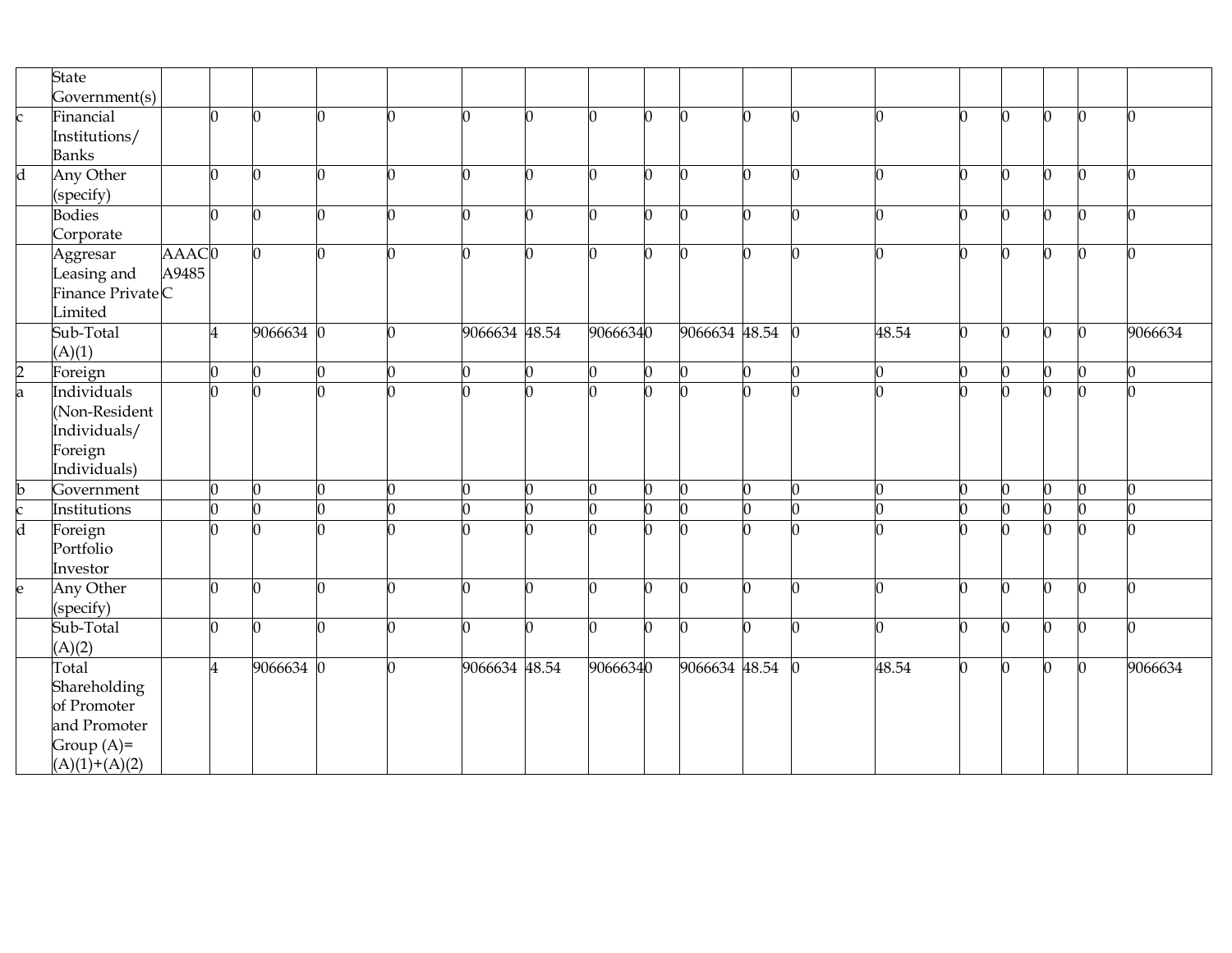Table III - Statement showing shareholding pattern of the Public shareholder

|                         | Category &<br>Name of<br>the<br>Shareholder<br>$\stackrel{s}{(D)}$ | $\frac{PAN}{(II)}$          | $\frac{N\sigma}{s}$<br>of $\frac{\sigma f}{s h}$<br>are<br>h<br>old<br>$\frac{er}{dH}$ | No.<br>of<br>fully<br>paid<br>up<br>equit<br>$\boldsymbol{y}$<br>share<br>$\boldsymbol{s}$<br>held<br>(IV) | Partl<br>$\boldsymbol{y}$<br>paid-<br>up<br>equit<br>$\boldsymbol{y}$<br>share<br>$\boldsymbol{s}$<br>held<br>(V) | Nos. of<br>shares<br>underly<br>ing<br>Deposit<br>ory<br>Receipt<br>$s$ (VI) | Tota<br>$l_{\rm}$<br>nos.<br>share<br>$\boldsymbol{s}$<br>held<br>$\underline{\text{VII}}$<br>$\equiv$<br>$IV+V+V$<br>$\mathbf I$ | <b>Shar</b><br>ehol<br>ding<br>$\frac{0}{0}$<br>calc<br>ulate<br>d as<br>per<br><b>SCR</b><br>R,<br>1957<br>As a<br>$%$ of<br>$(A+B)$<br>$+C2$<br><b>VIII</b> | No of Voting<br>Rights<br>Class<br>$\boldsymbol{X}$ | $\overline{C}$ | Number of Voting Rights<br>held in each class of<br>securities<br>(IX)<br><b>Tot</b><br>al | Total<br>as a<br>$%$ of<br>Total<br>Votin<br>g<br>rights | No. of<br><b>Shares</b><br>Underlyi<br>ng<br>Outstand<br>ing<br>converti<br>ble<br>securitie<br>$\boldsymbol{s}$<br><i>(includin</i><br>g<br><b>Warrant</b><br>s) $(X)$ | Total<br>sharehol<br>din g, as<br>$a\%$<br>assumin<br>$g$ full<br>conversi<br>on of<br>converti<br>ble<br>securitie<br>$s$ (as a<br>percenta<br>ge of<br>diluted<br>share<br>capital)<br>(XI) | $\overline{N}$<br>о.<br>$\overline{a}$<br>$\lambda$ | <b>Number</b><br>of<br>Locked<br>in<br>shares<br>(XII)<br>As a<br>$\frac{0}{0}$<br>of<br>tot<br>al<br>Sh<br>ar<br>es<br>hel<br>$\boldsymbol{d}$<br>(b) | No.<br>$\overline{N}$<br>$\boldsymbol{o}$<br>$\boldsymbol{t}$<br>ap<br>pl<br>$\boldsymbol{i}$<br>ca<br>bl<br>$\pmb{e}$<br>$\lambda$<br>(a) | Number<br>of Shares<br>pledged<br>or<br>As a<br>$%$ of<br>tota<br>l<br>shar<br>e <sub>s</sub><br>held<br>(No)<br>t<br>appl<br>ic<br>able<br>(b) | Number<br>of equity<br>shares<br>held in<br>demateri<br>aliz ed<br>form<br>(XIV) |
|-------------------------|--------------------------------------------------------------------|-----------------------------|----------------------------------------------------------------------------------------|------------------------------------------------------------------------------------------------------------|-------------------------------------------------------------------------------------------------------------------|------------------------------------------------------------------------------|-----------------------------------------------------------------------------------------------------------------------------------|---------------------------------------------------------------------------------------------------------------------------------------------------------------|-----------------------------------------------------|----------------|--------------------------------------------------------------------------------------------|----------------------------------------------------------|-------------------------------------------------------------------------------------------------------------------------------------------------------------------------|-----------------------------------------------------------------------------------------------------------------------------------------------------------------------------------------------|-----------------------------------------------------|--------------------------------------------------------------------------------------------------------------------------------------------------------|--------------------------------------------------------------------------------------------------------------------------------------------|-------------------------------------------------------------------------------------------------------------------------------------------------|----------------------------------------------------------------------------------|
|                         | Institutions                                                       |                             |                                                                                        |                                                                                                            |                                                                                                                   |                                                                              |                                                                                                                                   |                                                                                                                                                               |                                                     |                |                                                                                            |                                                          |                                                                                                                                                                         |                                                                                                                                                                                               |                                                     |                                                                                                                                                        |                                                                                                                                            |                                                                                                                                                 |                                                                                  |
| $\overline{\mathsf{a}}$ | Mutual<br>Funds/                                                   |                             |                                                                                        | 64433                                                                                                      |                                                                                                                   |                                                                              | 64433                                                                                                                             | 0.34                                                                                                                                                          | 64433                                               |                | 64433                                                                                      | 0.34                                                     |                                                                                                                                                                         | 0.34                                                                                                                                                                                          |                                                     | O                                                                                                                                                      |                                                                                                                                            |                                                                                                                                                 | 18                                                                               |
| b                       | Venture<br>Capital Funds                                           |                             |                                                                                        | n                                                                                                          | n                                                                                                                 |                                                                              |                                                                                                                                   |                                                                                                                                                               |                                                     |                |                                                                                            |                                                          |                                                                                                                                                                         |                                                                                                                                                                                               |                                                     | $\Omega$                                                                                                                                               |                                                                                                                                            |                                                                                                                                                 |                                                                                  |
| $\mathsf{c}$            | Alternate<br>Investment<br>Funds                                   |                             |                                                                                        | n                                                                                                          |                                                                                                                   |                                                                              |                                                                                                                                   |                                                                                                                                                               |                                                     |                |                                                                                            |                                                          |                                                                                                                                                                         |                                                                                                                                                                                               |                                                     | <sup>0</sup>                                                                                                                                           |                                                                                                                                            |                                                                                                                                                 |                                                                                  |
| $\overline{\text{d}}$   | Foreign<br>Venture<br>Capital<br>Investors                         |                             |                                                                                        | n                                                                                                          |                                                                                                                   |                                                                              |                                                                                                                                   |                                                                                                                                                               |                                                     |                |                                                                                            |                                                          |                                                                                                                                                                         |                                                                                                                                                                                               |                                                     | <sup>0</sup>                                                                                                                                           |                                                                                                                                            |                                                                                                                                                 |                                                                                  |
| e                       | Foreign<br>Portfolio<br>Investors                                  |                             | $\mathcal{P}$                                                                          | 7430                                                                                                       |                                                                                                                   |                                                                              | 7430                                                                                                                              | 0.04                                                                                                                                                          | 7430                                                |                | 7430                                                                                       | 0.04                                                     |                                                                                                                                                                         | 0.04                                                                                                                                                                                          |                                                     | <sup>0</sup>                                                                                                                                           |                                                                                                                                            |                                                                                                                                                 | 7430                                                                             |
|                         | Financial<br>Institutions/<br><b>Banks</b>                         |                             | 23                                                                                     | 4075                                                                                                       | n                                                                                                                 |                                                                              | 4075                                                                                                                              | 0.02                                                                                                                                                          | 4075                                                |                | 4075                                                                                       | 0.02                                                     |                                                                                                                                                                         | 0.02                                                                                                                                                                                          |                                                     | O.                                                                                                                                                     |                                                                                                                                            |                                                                                                                                                 | 876                                                                              |
| g                       | Insurance<br>Companies                                             |                             | 1                                                                                      | 11297520                                                                                                   |                                                                                                                   |                                                                              | 1129752 6.05                                                                                                                      |                                                                                                                                                               | 1129752                                             |                | 11297526.05                                                                                |                                                          |                                                                                                                                                                         | 6.05                                                                                                                                                                                          |                                                     | O.                                                                                                                                                     |                                                                                                                                            |                                                                                                                                                 | 1129752                                                                          |
|                         | <b>JFE</b><br><b>INSURANCE</b>                                     | AAACL <sub>1</sub><br>0582H |                                                                                        | 11297520                                                                                                   |                                                                                                                   |                                                                              | 1129752 6.05                                                                                                                      |                                                                                                                                                               | 1129752                                             |                | 11297526.05                                                                                |                                                          |                                                                                                                                                                         | 6.05                                                                                                                                                                                          |                                                     | $\Omega$                                                                                                                                               |                                                                                                                                            |                                                                                                                                                 | 1129752                                                                          |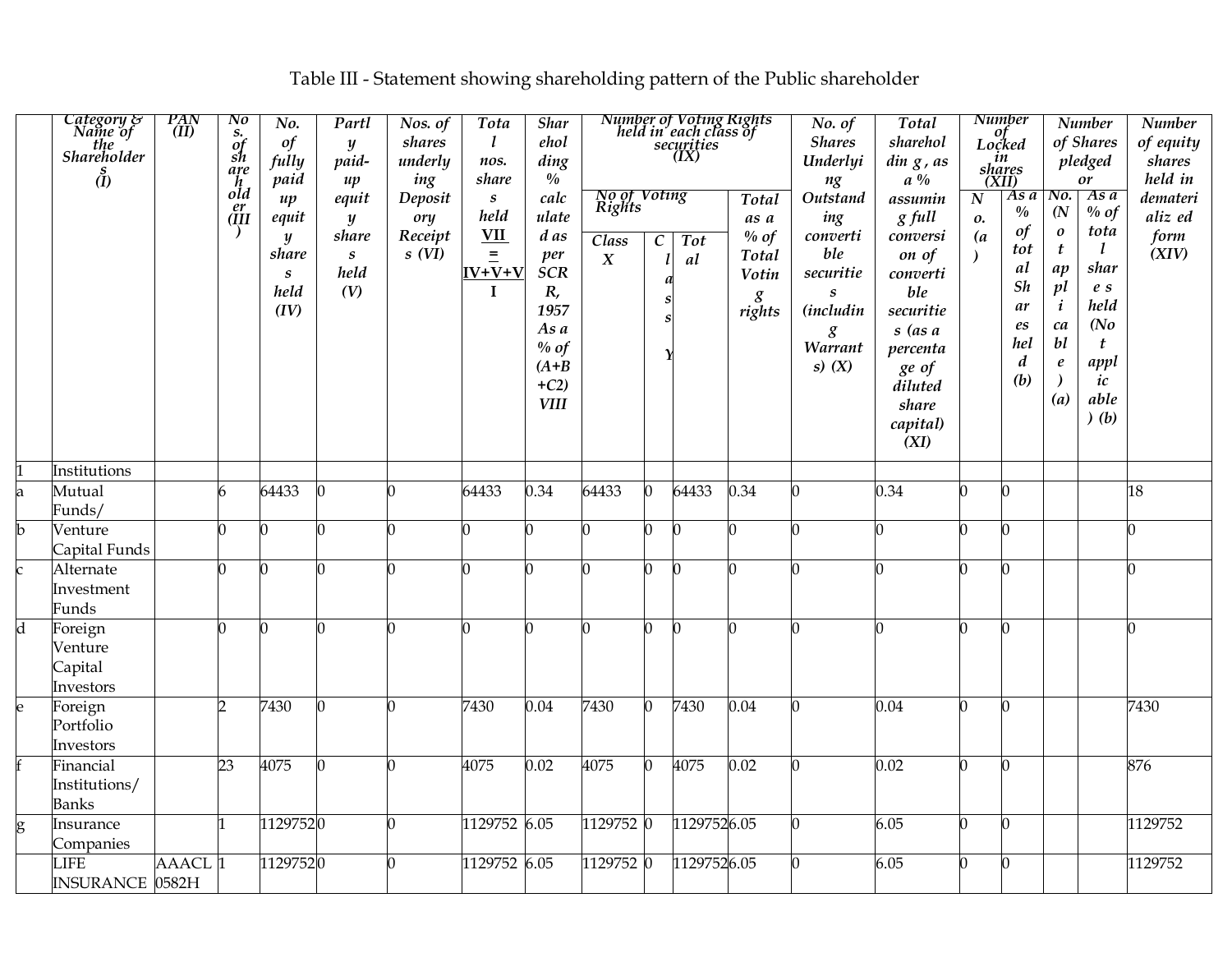|                | CORPORATI                                                                                         |                             |    |                 |  |               |      |           |   |              |  |       |              |          |         |
|----------------|---------------------------------------------------------------------------------------------------|-----------------------------|----|-----------------|--|---------------|------|-----------|---|--------------|--|-------|--------------|----------|---------|
|                | ON OF INDIA                                                                                       |                             |    |                 |  |               |      |           |   |              |  |       |              |          |         |
| h              | Provident<br>Funds/<br>Pension Funds                                                              |                             |    | n               |  |               |      |           | n | n            |  |       | n            |          |         |
|                | Any Other<br>(specify)                                                                            |                             |    | n               |  |               |      |           | U | n            |  |       | n            |          |         |
|                | Sub-Total<br>(B)(1)                                                                               |                             | 32 | 12056900        |  | 1205690 6.46  |      | 1205690 0 |   | 12056906.46  |  | 6.46  | ∩            |          | 1138076 |
| $\overline{2}$ | Central<br>Government/<br><b>State</b><br>Government(s<br>)/ President of<br>India                |                             |    | n               |  |               | n    |           |   |              |  |       | n            | $\Omega$ |         |
|                | Sub-Total<br>(B)(2)                                                                               |                             | n  | n               |  |               | n    |           | U | $\Omega$     |  |       | n            |          |         |
| $\beta$        | Non-<br>institutions                                                                              |                             | n  | n               |  |               |      |           | U | n            |  |       | n            |          | ∩       |
| a              | Individuals -                                                                                     |                             |    | 2573670025750   |  | 7002575 37.49 |      | 7002575 0 |   | 700257537.49 |  | 37.49 | 119          |          | 6586303 |
|                | Individual<br>shareholders<br>holding<br>nominal share<br>capital up to<br>Rs. 2 lakhs.           |                             |    | 25705 2900451 0 |  | 2900451 15.53 |      | 2900451 0 |   | 290045115.53 |  | 15.53 | 119          | $\Omega$ | 2537812 |
| ii             | Individual<br>shareholders<br>holding<br>nominal share<br>capital in<br>excess of Rs. 2<br>lakhs. |                             | 31 | 41021240        |  | 4102124 21.96 |      | 4102124 0 |   | 410212421.96 |  | 21.96 | <sup>0</sup> |          | 4048491 |
|                | <b>BHARATI</b><br><b>BHARAT</b><br><b>DATTANI</b>                                                 | <b>AAAPD1</b><br>4798E      |    | $202509$ 0      |  | 202509        | 1.08 | 202509    |   | 202509 1.08  |  | 1.08  | n            | n        | 202509  |
|                | <b>BHAVESH</b><br>DHIRESHBH 722J<br>AI SHAH                                                       | ACZPS3 <sup>1</sup>         |    | 296690 0        |  | 296690        | 1.59 | 296690    | n | 296690 1.59  |  | 1.59  | n            | $\Omega$ | 296690  |
|                | <b>MANJU</b><br><b>GAGGAR</b>                                                                     | AGHPG <sup>1</sup><br>4408M |    | 187381 0        |  | 187381        |      | 187381    | n | 187381 1     |  |       | n            |          | 187381  |
|                | <b>BHARAT</b> J<br><b>DATTANI</b>                                                                 | AABPD <sub>1</sub><br>6008J |    | $289098$ 0      |  | 289098        | 1.55 | 289098    |   | 289098 1.55  |  | 1.55  | O            |          | 289098  |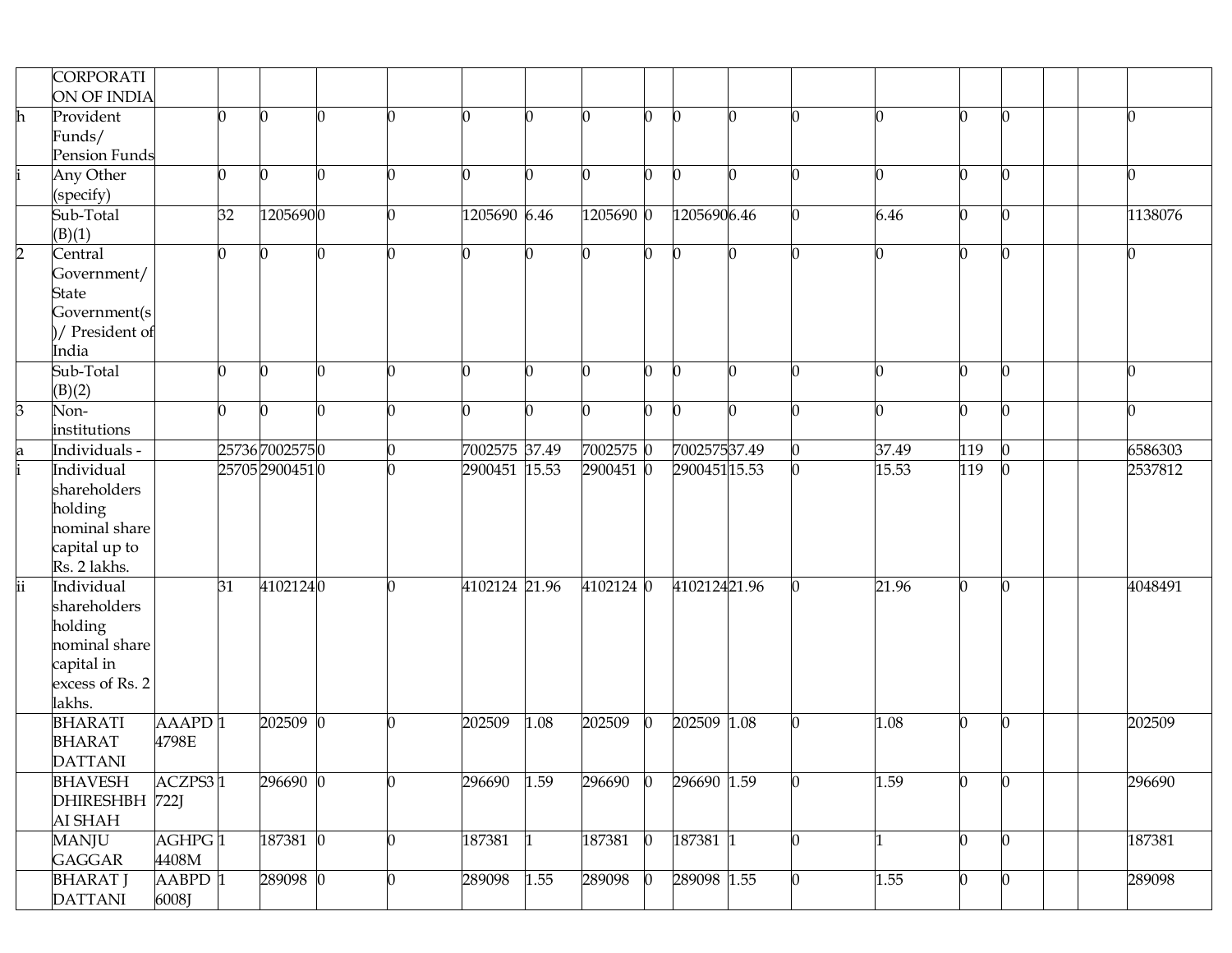|                                                                                                                                               | <b>VED</b>             | AAJPA51 |     | 17713290      | ∩ | 1771329 9.48  |      | 1771329 0 | 17713299.48  |      | 9.48  |     |  |   | 1771329 |
|-----------------------------------------------------------------------------------------------------------------------------------------------|------------------------|---------|-----|---------------|---|---------------|------|-----------|--------------|------|-------|-----|--|---|---------|
|                                                                                                                                               | <b>PRAKASH</b>         | 292M    |     |               |   |               |      |           |              |      |       |     |  |   |         |
|                                                                                                                                               | <b>AGARWAL</b>         |         |     |               |   |               |      |           |              |      |       |     |  |   |         |
| b                                                                                                                                             | <b>NBFCs</b>           |         |     | 3000          |   | 3000          | 0.02 | 3000      | 3000         | 0.02 | 0.02  |     |  |   | 3000    |
|                                                                                                                                               | registered             |         |     |               |   |               |      |           |              |      |       |     |  |   |         |
|                                                                                                                                               | with RBI               |         |     |               |   |               |      |           |              |      |       |     |  |   |         |
| $\mathsf{c}% _{t}\!\left( \mathcal{H}\right) \equiv\mathsf{c}_{t}\!\left( \mathcal{H}\right) \equiv\mathsf{c}_{t}\!\left( \mathcal{H}\right)$ | Employee               |         | n   |               |   |               | U    |           | $\mathbf{0}$ |      |       |     |  | U |         |
|                                                                                                                                               | Trusts                 |         |     |               |   |               |      |           |              |      |       |     |  |   |         |
| $\overline{\text{d}}$                                                                                                                         | Overseas               |         | n   |               |   |               |      |           | $\Omega$     |      |       |     |  |   |         |
|                                                                                                                                               | Depositories           |         |     |               |   |               |      |           |              |      |       |     |  |   |         |
|                                                                                                                                               | (holding DRs)          |         |     |               |   |               |      |           |              |      |       |     |  |   |         |
|                                                                                                                                               | (balancing             |         |     |               |   |               |      |           |              |      |       |     |  |   |         |
|                                                                                                                                               | figure)                |         |     |               |   |               |      |           |              |      |       |     |  |   |         |
| $\mathbf{e}$                                                                                                                                  | Any Other              |         | 314 | 13998500      |   | 1399850 7.49  |      | 1399850 0 | 13998507.49  |      | 7.49  |     |  |   | 1382630 |
|                                                                                                                                               | (specify)              |         |     |               |   |               |      |           |              |      |       |     |  |   |         |
|                                                                                                                                               | <b>Bodies</b>          |         | 175 | 648717 0      |   | 648717        | 3.47 | 648717    | 648717 3.47  |      | 3.47  |     |  |   | 634813  |
|                                                                                                                                               | Corporate              |         |     |               |   |               |      |           |              |      |       |     |  |   |         |
|                                                                                                                                               | <b>IEPF</b>            |         |     | 303090        |   | 303090        | 1.62 | 303090    | 303090 1.62  |      | 1.62  |     |  |   | 303090  |
|                                                                                                                                               | <b>IEPF</b>            | ZZZZZ91 |     | 303090        |   | 303090        | 1.62 | 303090    | 303090 1.62  |      | 1.62  |     |  |   | 303090  |
|                                                                                                                                               |                        | 999Z    |     |               |   |               |      |           |              |      |       |     |  |   |         |
|                                                                                                                                               | Non-Resident           |         | 134 | 445903        |   | 445903        | 2.39 | 445903    | 445903 2.39  |      | 2.39  |     |  |   | 443362  |
|                                                                                                                                               | Indian (NRI)           |         |     |               |   |               |      |           |              |      |       |     |  |   |         |
|                                                                                                                                               | Kanwaljeet             | AJXPD91 |     | 192634        |   | 192634        | 1.03 | 192634    | 192634 1.03  |      | 1.03  |     |  |   | 192634  |
|                                                                                                                                               | Singh Dhillon 189M     |         |     |               |   |               |      |           |              |      |       |     |  |   |         |
|                                                                                                                                               | Satpal Khattar ARCPK91 |         |     | 200000        |   | 200000        | 1.07 | 200000    | 200000 1.07  |      | 1.07  |     |  |   | 200000  |
|                                                                                                                                               |                        | 611J    |     |               |   |               |      |           |              |      |       |     |  |   |         |
|                                                                                                                                               | Trusts                 |         |     | 2140          |   | 2140          | 0.01 | 2140      | 2140         | 0.01 | 0.01  |     |  |   | 1365    |
|                                                                                                                                               | Sub-Total              |         |     | 2605184054250 |   | 8405425 45    |      | 8405425 0 | 840542545    |      | 45    | 119 |  |   | 7971933 |
|                                                                                                                                               | (B)(3)                 |         |     |               |   |               |      |           |              |      |       |     |  |   |         |
|                                                                                                                                               | <b>Total Public</b>    |         |     | 2608396111150 |   | 9611115 51.46 |      | 9611115 0 | 961111551.46 |      | 51.46 | 119 |  |   | 9110009 |
|                                                                                                                                               | Shareholding           |         |     |               |   |               |      |           |              |      |       |     |  |   |         |
|                                                                                                                                               | $(B)=$                 |         |     |               |   |               |      |           |              |      |       |     |  |   |         |
|                                                                                                                                               | $(B)(1)+(B)(2)+($      |         |     |               |   |               |      |           |              |      |       |     |  |   |         |
|                                                                                                                                               | B(3)                   |         |     |               |   |               |      |           |              |      |       |     |  |   |         |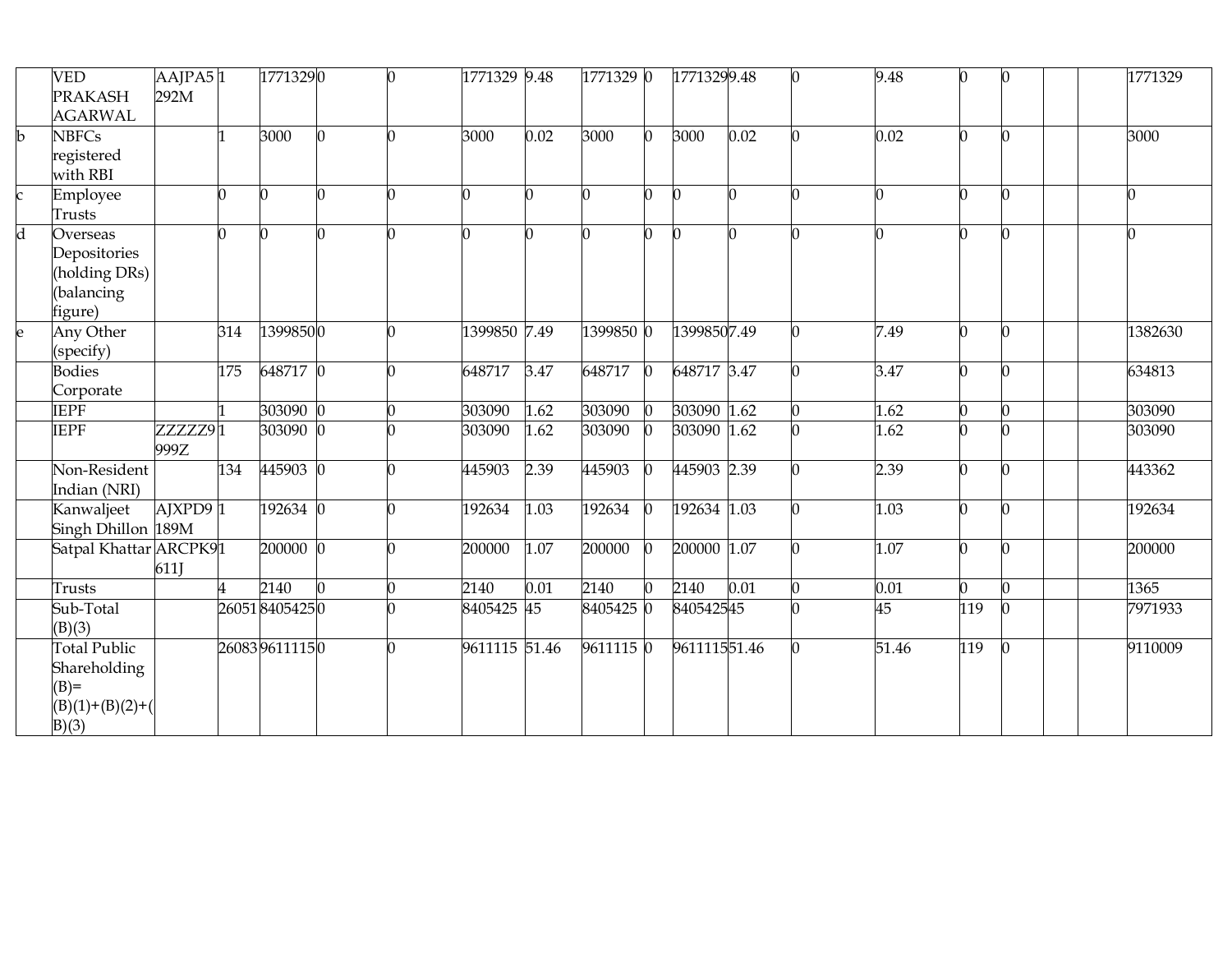## Notes:-

1.- As per NSE remark and FAQ, we have also mentioned the name of Promoters & Promoter Group holding NIL equity shares in this SHP

2. Permanent Account Number (PAN) of Investor Education and Protection Fund (IEPF) is not available with the Company

3.Voting Rights in respect of 303090 equity shares of the Company held by Investor Education and Protection Fund (IEPF) have been freezed in terms of relevant provisions of the Companies Act, 2013 and rules issued there under.

Table IV - Statement showing shareholding pattern of the Non Promoter- Non Public shareholder

| Category &<br>Name<br>e<br>of the<br>Shareholders<br>(I)                                                                  | $\frac{\text{PAN}}{\text{(II)}}$ | No. of<br>shareh<br>older<br>(III) | No.<br>of<br>fully<br>paid<br>up<br>equit<br>share<br>s held<br>(IV) | Partly<br>paid-up<br>equity<br>shares<br>held<br>(V) | Nos. of<br>shares<br>underlyi<br>ng<br>Deposito<br>$\begin{bmatrix} ry \\ Receipts \\ (VI) \end{bmatrix}$ | Total<br>no.<br>shares<br>held<br><u>NTV</u><br><u>VI</u> | <b><i><u>Shareho</u></i></b><br>ding %<br>calculat<br>d as per<br>SCRR,<br>1957<br>As a %<br>$of (A+B+C)$<br>(VIII) | Cla<br>$\overset{ss}{X}$ | No of Voting<br>Rights<br>Cla<br>ss<br>Y | $\frac{1}{\rho}$<br>t<br>$\boldsymbol{q}$ | Number of Voting Rights<br>held in<br>each class of securities<br>(IX)<br>Total<br>as a<br>% of<br>Total<br>Votin<br>rights | No. of<br>Shares<br>Underlyin<br><i><u><b>Outstandi</b></u></i><br>ng<br>convertibl<br>e<br>securities<br>(includin<br><i>Marrants</i><br>(X) | $\begin{array}{c}\n\overline{\text{Total}}\\ \text{shared} \\ \text{n}\end{array}$<br>g , as a %<br>assuming<br>full<br>$\binom{1}{n}$<br>$\int_{\text{convertibl}}^{\infty}$<br>securities<br>as a<br>percentag<br>e<br>of diluted<br>share<br>capital)<br>(XI) | <b>Locked</b> | Number<br>of<br><i>in</i><br>shares<br>(XII)<br><b>No.</b> As a No.<br>$\mathcal{Y}_0$<br>of<br>to<br>ta<br>l<br>Sh<br>ar<br>es<br>he<br>ld | $\overline{N}$<br>0<br>t<br>ap<br>$p$ l<br>$\boldsymbol{i}$<br>ca<br>bl<br>e | Number of<br>Shares<br>pledged or<br>otherwise<br>encumbered<br>(XIII)<br>As a<br>$%$ of<br>total<br>share<br>s<br>held<br>(Not)<br>appli<br>$\mathcal C$<br>able) | Number<br>of<br>equity<br>shares<br>held<br>in<br>in<br>demateria<br>Kot<br>Applicabl |
|---------------------------------------------------------------------------------------------------------------------------|----------------------------------|------------------------------------|----------------------------------------------------------------------|------------------------------------------------------|-----------------------------------------------------------------------------------------------------------|-----------------------------------------------------------|---------------------------------------------------------------------------------------------------------------------|--------------------------|------------------------------------------|-------------------------------------------|-----------------------------------------------------------------------------------------------------------------------------|-----------------------------------------------------------------------------------------------------------------------------------------------|------------------------------------------------------------------------------------------------------------------------------------------------------------------------------------------------------------------------------------------------------------------|---------------|---------------------------------------------------------------------------------------------------------------------------------------------|------------------------------------------------------------------------------|--------------------------------------------------------------------------------------------------------------------------------------------------------------------|---------------------------------------------------------------------------------------|
| Custodian/DR<br>Holder                                                                                                    |                                  |                                    |                                                                      |                                                      |                                                                                                           |                                                           |                                                                                                                     |                          |                                          |                                           |                                                                                                                             |                                                                                                                                               |                                                                                                                                                                                                                                                                  |               |                                                                                                                                             |                                                                              |                                                                                                                                                                    |                                                                                       |
| Employee<br>Benefit<br>Trust<br><b>SEBI</b><br>under)<br>based<br>(Share<br>Employee<br>Benefit)<br>Regulations,<br>2014) |                                  |                                    |                                                                      |                                                      |                                                                                                           |                                                           |                                                                                                                     |                          |                                          | $\Omega$                                  |                                                                                                                             |                                                                                                                                               |                                                                                                                                                                                                                                                                  |               |                                                                                                                                             |                                                                              |                                                                                                                                                                    |                                                                                       |
| Non-<br>Total<br>Promoter-Non<br>Public<br>Shareholding<br>$(C)=$<br>$(C)(1)+(C)(2)$                                      |                                  |                                    |                                                                      |                                                      |                                                                                                           |                                                           |                                                                                                                     |                          |                                          |                                           |                                                                                                                             |                                                                                                                                               |                                                                                                                                                                                                                                                                  |               |                                                                                                                                             |                                                                              |                                                                                                                                                                    |                                                                                       |